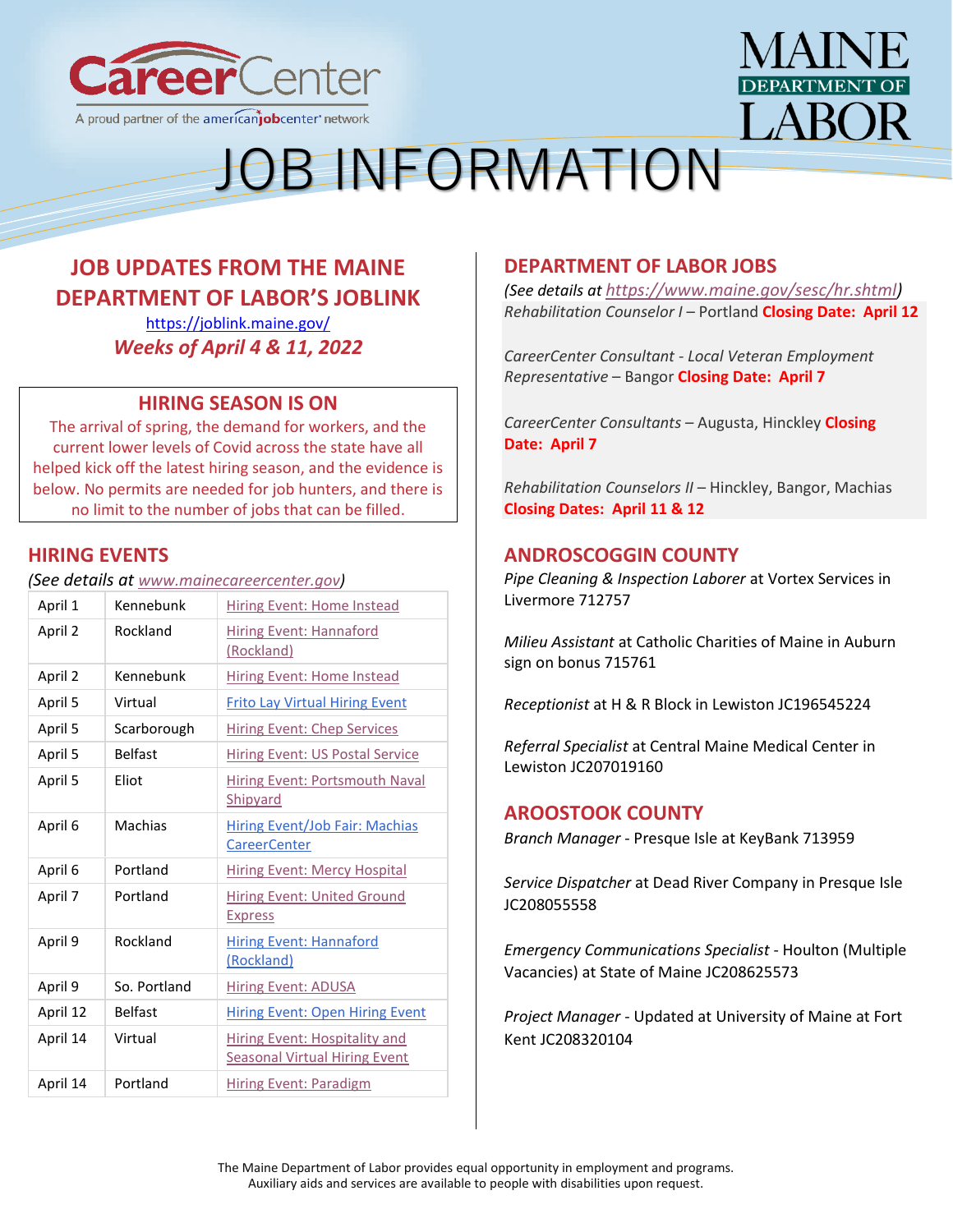

# $ARO$

# JOB INFORMATION

# **CUMBERLAND COUNTY**

*Excavator Operator* - [P & K Sand and Gravel, Inc. -](https://joblink.maine.gov/jobs/682780) Naples [JC682780](https://joblink.maine.gov/jobs/682780)

*[Senior Cost Estimator](https://joblink.maine.gov/jobs/716147)* - NDR, Inc. - Portland JC716147

*[SNAP Manufacturing Process Engineer](https://joblink.maine.gov/jobs/716141)* - IDEXX Distributions [Inc. Westbrook JC716141](https://joblink.maine.gov/jobs/716141)

*CRMA* – [Memory Impaired Senior Health Center](https://joblink.maine.gov/jobs/715851) at MaineHealth in Brunswick – *sign on bonus* 71581

*[Tire Changers & Repair](https://joblink.maine.gov/jobs/713875)* at Lee's Tire & Service in Brunswick 713875

### **FRANKLIN COUNTY**

*[Summer Float Teller](https://joblink.maine.gov/jobs/705801)* at Bangor Savings Bank in Farmington JC207178229

*[Occupational Therapist](https://joblink.maine.gov/jobs/709553)* at BrightSpring Health Services in Farmington JC207747036

*[Delivery Driver](https://joblink.maine.gov/jobs/624239)* – flexible hours at Pizza Hut in Farmington JC195093434

*[Alpine Operations and Outdoor Recreation Lecturer](https://joblink.maine.gov/jobs/712192)* at University of Maine at Farmington JC208133831

*[Concrete Mixer Driver](https://joblink.maine.gov/jobs/705360)* at [Haleys Inc](https://joblink.maine.gov/employers/20933) in Farmington 705360

## **HANCOCK COUNTY**

*[Professional Mover](https://joblink.maine.gov/jobs/708938)* at Norumbega Moving & Storage in Southwest Harbor. \$18/hr. 708938

*[Personal Support Specialist \(PSS\)](https://joblink.maine.gov/jobs/663555)* at Loving Care in Steuben. 663555

*[Customer Service Representative](https://joblink.maine.gov/jobs/706414)* at Bar Harbor Bank & Trust in Bar Harbor. JC207256231

*[PT Sales Associate Cashier](https://joblink.maine.gov/jobs/703281)* at Hannaford in Ellsworth. JC206614433

#### **KENNEBEC COUNTY**

*[Receptionist-Temp](https://gcc02.safelinks.protection.outlook.com/?url=https%3A%2F%2Fjoblink.maine.gov%2Fjobs%2F716973&data=04%7C01%7CDavid.M.Grima%40maine.gov%7Cf4e21bdaf61743871a2a08da13163d91%7C413fa8ab207d4b629bcdea1a8f2f864e%7C0%7C0%7C637843283502323820%7CUnknown%7CTWFpbGZsb3d8eyJWIjoiMC4wLjAwMDAiLCJQIjoiV2luMzIiLCJBTiI6Ik1haWwiLCJXVCI6Mn0%3D%7C3000&sdata=PI7RtcIFwNCfKtZP2fmVUZ2llM9dKtXFC%2BFpUftZ%2BvI%3D&reserved=0)* at [Marden, Dubord, Bernier & Stevens](https://gcc02.safelinks.protection.outlook.com/?url=https%3A%2F%2Fjoblink.maine.gov%2Femployers%2F21045&data=04%7C01%7CDavid.M.Grima%40maine.gov%7Cf4e21bdaf61743871a2a08da13163d91%7C413fa8ab207d4b629bcdea1a8f2f864e%7C0%7C0%7C637843283502323820%7CUnknown%7CTWFpbGZsb3d8eyJWIjoiMC4wLjAwMDAiLCJQIjoiV2luMzIiLCJBTiI6Ik1haWwiLCJXVCI6Mn0%3D%7C3000&sdata=Aj5RFGXDQNHSnO7XEnt2UHr%2BF5UxTCbpeftvsQOFfPY%3D&reserved=0)  [P.A.](https://gcc02.safelinks.protection.outlook.com/?url=https%3A%2F%2Fjoblink.maine.gov%2Femployers%2F21045&data=04%7C01%7CDavid.M.Grima%40maine.gov%7Cf4e21bdaf61743871a2a08da13163d91%7C413fa8ab207d4b629bcdea1a8f2f864e%7C0%7C0%7C637843283502323820%7CUnknown%7CTWFpbGZsb3d8eyJWIjoiMC4wLjAwMDAiLCJQIjoiV2luMzIiLCJBTiI6Ik1haWwiLCJXVCI6Mn0%3D%7C3000&sdata=Aj5RFGXDQNHSnO7XEnt2UHr%2BF5UxTCbpeftvsQOFfPY%3D&reserved=0) LLC in Waterville \$12.75–15/hr. 716973

*[Construction Services Technician](https://gcc02.safelinks.protection.outlook.com/?url=https%3A%2F%2Fjoblink.maine.gov%2Fjobs%2F713896&data=04%7C01%7CDavid.M.Grima%40maine.gov%7C0cfa985d0a8c4bd97edb08da1321b362%7C413fa8ab207d4b629bcdea1a8f2f864e%7C0%7C0%7C637843332699889830%7CUnknown%7CTWFpbGZsb3d8eyJWIjoiMC4wLjAwMDAiLCJQIjoiV2luMzIiLCJBTiI6Ik1haWwiLCJXVCI6Mn0%3D%7C3000&sdata=x2glAir7cWjqIXG74lrnI%2B6vQh9Zk3tMdIVpoBaoW2Y%3D&reserved=0)* - Sidney, at [S.W. COLE](https://gcc02.safelinks.protection.outlook.com/?url=https%3A%2F%2Fjoblink.maine.gov%2Femployers%2F13994&data=04%7C01%7CDavid.M.Grima%40maine.gov%7C0cfa985d0a8c4bd97edb08da1321b362%7C413fa8ab207d4b629bcdea1a8f2f864e%7C0%7C0%7C637843332699889830%7CUnknown%7CTWFpbGZsb3d8eyJWIjoiMC4wLjAwMDAiLCJQIjoiV2luMzIiLCJBTiI6Ik1haWwiLCJXVCI6Mn0%3D%7C3000&sdata=QPoxV0kmEZCK4eMg9BIDvu5nt2ftKfePJ8u5JyJgLAk%3D&reserved=0)  [ENGINEERING, INC.](https://gcc02.safelinks.protection.outlook.com/?url=https%3A%2F%2Fjoblink.maine.gov%2Femployers%2F13994&data=04%7C01%7CDavid.M.Grima%40maine.gov%7C0cfa985d0a8c4bd97edb08da1321b362%7C413fa8ab207d4b629bcdea1a8f2f864e%7C0%7C0%7C637843332699889830%7CUnknown%7CTWFpbGZsb3d8eyJWIjoiMC4wLjAwMDAiLCJQIjoiV2luMzIiLCJBTiI6Ik1haWwiLCJXVCI6Mn0%3D%7C3000&sdata=QPoxV0kmEZCK4eMg9BIDvu5nt2ftKfePJ8u5JyJgLAk%3D&reserved=0) \$17/hr. 713896

*[Manufacturing Operator](https://gcc02.safelinks.protection.outlook.com/?url=https%3A%2F%2Fjoblink.maine.gov%2Fjobs%2F629304&data=04%7C01%7CDavid.M.Grima%40maine.gov%7C0cfa985d0a8c4bd97edb08da1321b362%7C413fa8ab207d4b629bcdea1a8f2f864e%7C0%7C0%7C637843332699889830%7CUnknown%7CTWFpbGZsb3d8eyJWIjoiMC4wLjAwMDAiLCJQIjoiV2luMzIiLCJBTiI6Ik1haWwiLCJXVCI6Mn0%3D%7C3000&sdata=YEL8d0UC5gooyrBhfDIlEFVzywu0I8sX%2BCNPQvmKzZ0%3D&reserved=0)* at [Discovery Solutions, Inc.](https://gcc02.safelinks.protection.outlook.com/?url=https%3A%2F%2Fjoblink.maine.gov%2Femployers%2F11467&data=04%7C01%7CDavid.M.Grima%40maine.gov%7C0cfa985d0a8c4bd97edb08da1321b362%7C413fa8ab207d4b629bcdea1a8f2f864e%7C0%7C0%7C637843332699889830%7CUnknown%7CTWFpbGZsb3d8eyJWIjoiMC4wLjAwMDAiLCJQIjoiV2luMzIiLCJBTiI6Ik1haWwiLCJXVCI6Mn0%3D%7C3000&sdata=YqUk71YnJUIPKrmzwffJyJRfBDfNXpdqysCSCwZdac4%3D&reserved=0) in Winslow \$17/hr. 629304

*[Production Worker](https://gcc02.safelinks.protection.outlook.com/?url=https%3A%2F%2Fjoblink.maine.gov%2Fjobs%2F717525&data=04%7C01%7CDavid.M.Grima%40maine.gov%7C6bdc238a3ce6491acd5b08da132c6624%7C413fa8ab207d4b629bcdea1a8f2f864e%7C0%7C0%7C637843378656677395%7CUnknown%7CTWFpbGZsb3d8eyJWIjoiMC4wLjAwMDAiLCJQIjoiV2luMzIiLCJBTiI6Ik1haWwiLCJXVCI6Mn0%3D%7C3000&sdata=QkGbS7nx%2FVP5XhGYoQNLveID8Xnw0%2BDm4HPbLiQXNWU%3D&reserved=0)* at [Huhtamaki](https://gcc02.safelinks.protection.outlook.com/?url=https%3A%2F%2Fjoblink.maine.gov%2Femployers%2F20948&data=04%7C01%7CDavid.M.Grima%40maine.gov%7C6bdc238a3ce6491acd5b08da132c6624%7C413fa8ab207d4b629bcdea1a8f2f864e%7C0%7C0%7C637843378656677395%7CUnknown%7CTWFpbGZsb3d8eyJWIjoiMC4wLjAwMDAiLCJQIjoiV2luMzIiLCJBTiI6Ik1haWwiLCJXVCI6Mn0%3D%7C3000&sdata=vYGbQ%2F%2BinbaQertOgdDZvgIJ4SxcvScOsZZiQqTErrI%3D&reserved=0) in Waterville \$21.29/hr. [www.huhtamaki.com](http://www.huhtamaki.com/) 717525

*[Concrete Mixer Driver](https://joblink.maine.gov/jobs/705365)* at [Haleys Inc](https://joblink.maine.gov/employers/20933) in North Monmouth 705365

#### **KNOX COUNTY**

*[Housekeeper](https://joblink.maine.gov/jobs/658058)* at [Maine Course Hospitality Group](https://joblink.maine.gov/employers/10610) in Thomaston \$14.15/hr. 658058

*[Blending Operator](https://joblink.maine.gov/jobs/642668)* at [IFF](https://joblink.maine.gov/employers/20488) in Rockland JC198102643

*[Customer Service Representative -](https://joblink.maine.gov/jobs/678141) Full Time* at [Enterprise](https://joblink.maine.gov/employers/11117)  [Holdings](https://joblink.maine.gov/employers/11117) in Rockland JC203404334

*[Teller](https://joblink.maine.gov/jobs/689784)* at [Bangor Savings Bank](https://joblink.maine.gov/employers/18111) in Camden JC204970275

### **LINCOLN COUNTY**

*[Home Service Technician](https://joblink.maine.gov/jobs/715890)* – will train, at Orkin in Wiscasset 715890

*[Transportation Worker I](https://joblink.maine.gov/jobs/715303)* at State of Maine in Edgecomb JC208625572

*[Product/Event Demonstrator](https://joblink.maine.gov/jobs/711432)* – part-time at Crossmark in Damariscotta JC 208041741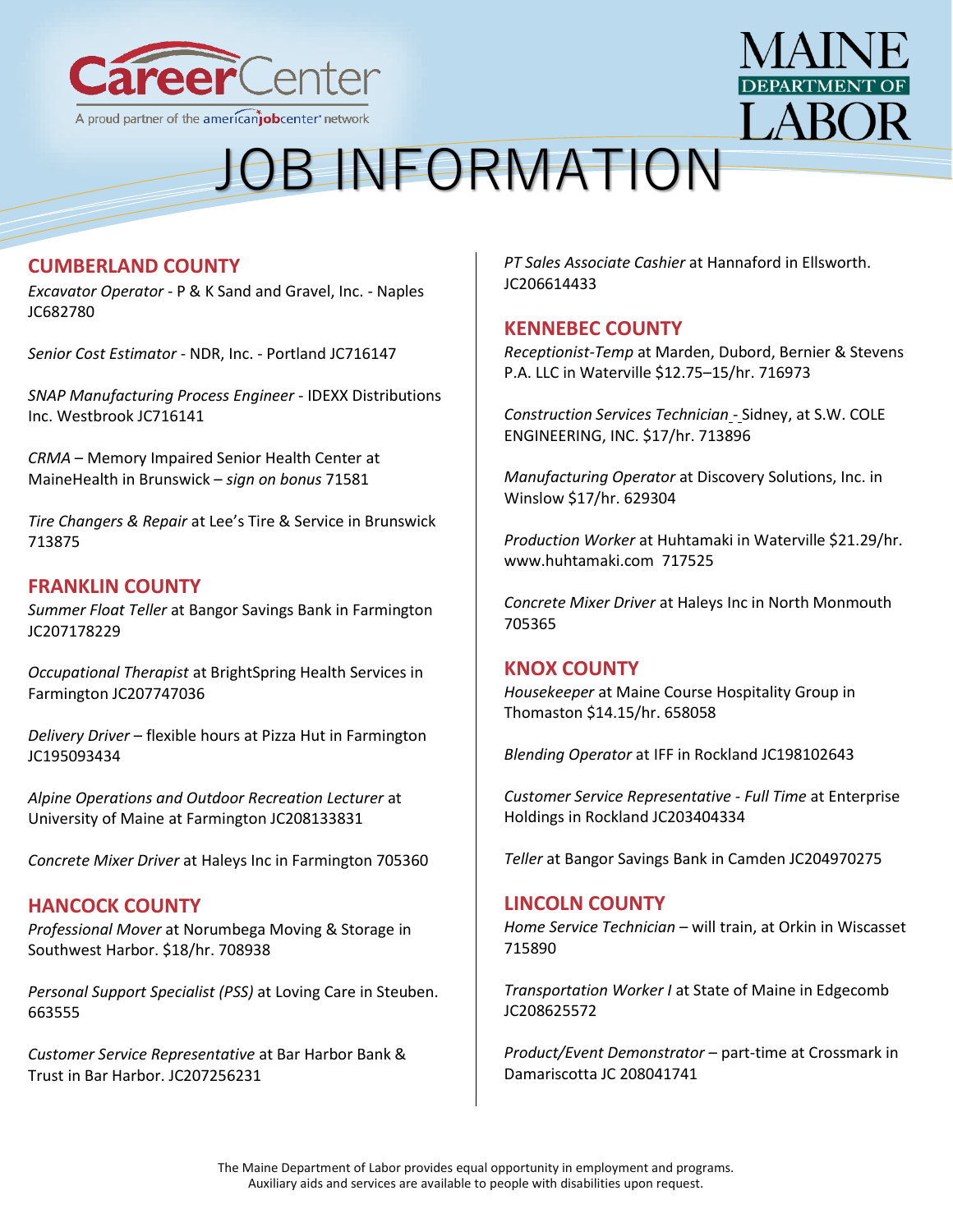



# JOB INFORMATION

*[Deli Service Leader](https://joblink.maine.gov/jobs/709589)* at Hannaford in Waldoboro JC207777401

## **OXFORD COUNTY**

*[Project Manager](https://joblink.maine.gov/jobs/702591)* at Maine Passive House in Bethel 702591

*[RN Labor and Delivery/Maternity](https://joblink.maine.gov/jobs/689240)* at Central Maine Medical Center in Rumford JC204962648

*[Customer Service Representative](https://joblink.maine.gov/jobs/644630)* at Family Dollar in Mexico JC198149708

*Ski Patroller* [-2022/2023 Season](https://joblink.maine.gov/jobs/669630) at Sunday River Skiway in Newry 669630

### **PENOBSCOT COUNTY**

*[Solar Construction Apprentice](https://joblink.maine.gov/jobs/710985)* at [Pine Tree Solar LLC](https://joblink.maine.gov/employers/20904) in Hermon 710985

*[Front Office Associate](https://joblink.maine.gov/jobs/707726)* at [Insight Imaging](https://joblink.maine.gov/employers/9022) in Bangor 707726

*[Production Workers & Machine Operators](https://joblink.maine.gov/jobs/707422)* at [Manpower](https://joblink.maine.gov/employers/11130)  [Group](https://joblink.maine.gov/employers/11130) in Newport JC207474302

*[K-12 Education Technicians \(Ed Techs/BHPs\)](https://joblink.maine.gov/jobs/611939)* at [KidsPeace](https://joblink.maine.gov/employers/15713)  [Children's Hospital](https://joblink.maine.gov/employers/15713) in Millinocket JC193413484

*[Maintenance Worker Leader \(Trails-MVO\)](https://joblink.maine.gov/jobs/702089)* at [National Park](https://joblink.maine.gov/employers/11703)  [Service](https://joblink.maine.gov/employers/11703) in Patten JC206705735

### **PISCATAQUIS COUNTY**

*[Concrete Plant Manager/Dispatcher](https://joblink.maine.gov/jobs/706854)* at [Haleys Inc](https://joblink.maine.gov/employers/20933) in Sangerville 706854

*[Track Laborer](https://joblink.maine.gov/jobs/698852)* at [SooLine Railroad](https://joblink.maine.gov/employers/20573) in Brownville 698852

*[Food Service Associate](https://joblink.maine.gov/jobs/677568)* at [Northern Light Health](https://joblink.maine.gov/employers/16387) in Greenville JC203269493

*[Pharmacy Customer Associate -](https://joblink.maine.gov/jobs/663442) Designated Hitter* at [Walgreens](https://joblink.maine.gov/employers/14719) in Milo JC201145496

### **SAGADAHOC COUNTY**

*[Glazier in Training](https://joblink.maine.gov/jobs/711491)* at Portland Glass in Bowdoinham JC208051009

*[Patient Services Representative](https://joblink.maine.gov/jobs/666176)* at Aspen Dental in Topsham JC201601364

*[Delivery Drivers](https://joblink.maine.gov/jobs/708742) – seasonal* at Dead River Company in Richmond, bonus eligible JC207524648

*[Field Crop Farmworker](https://joblink.maine.gov/jobs/684256)* at Stonecipher Farm in Bowdoinham 684256

### **SOMERSET COUNTY**

*Production Workers* - [Come Grow With Us! \(Norridgewoc](https://gcc02.safelinks.protection.outlook.com/?url=https%3A%2F%2Fjoblink.maine.gov%2Fjobs%2F702378&data=04%7C01%7CDavid.M.Grima%40maine.gov%7C3a378dcb43f04dea954308da132c7ee3%7C413fa8ab207d4b629bcdea1a8f2f864e%7C0%7C0%7C637843379073276616%7CUnknown%7CTWFpbGZsb3d8eyJWIjoiMC4wLjAwMDAiLCJQIjoiV2luMzIiLCJBTiI6Ik1haWwiLCJXVCI6Mn0%3D%7C3000&sdata=ew1nSk9QRSD1PCozxjkNkxCj2X2RQ1j3oVyruyWw0wI%3D&reserved=0)k) at [New Balance Athletics, Inc.](https://gcc02.safelinks.protection.outlook.com/?url=https%3A%2F%2Fjoblink.maine.gov%2Femployers%2F16793&data=04%7C01%7CDavid.M.Grima%40maine.gov%7C3a378dcb43f04dea954308da132c7ee3%7C413fa8ab207d4b629bcdea1a8f2f864e%7C0%7C0%7C637843379073276616%7CUnknown%7CTWFpbGZsb3d8eyJWIjoiMC4wLjAwMDAiLCJQIjoiV2luMzIiLCJBTiI6Ik1haWwiLCJXVCI6Mn0%3D%7C3000&sdata=x2%2BkTAgQPNzxiaVxeqG2kiKM0l6qyPUToI%2BY2aeQuGI%3D&reserved=0) 702378

*[Machine Mechanic](https://gcc02.safelinks.protection.outlook.com/?url=https%3A%2F%2Fjoblink.maine.gov%2Fjobs%2F663192&data=04%7C01%7CDavid.M.Grima%40maine.gov%7C3a378dcb43f04dea954308da132c7ee3%7C413fa8ab207d4b629bcdea1a8f2f864e%7C0%7C0%7C637843379073276616%7CUnknown%7CTWFpbGZsb3d8eyJWIjoiMC4wLjAwMDAiLCJQIjoiV2luMzIiLCJBTiI6Ik1haWwiLCJXVCI6Mn0%3D%7C3000&sdata=py5H1N49vv%2FXG9SkVWMVKCyPo5vDS71eOlunc9wNwPg%3D&reserved=0)* at [New Balance Athletics, Inc.](https://gcc02.safelinks.protection.outlook.com/?url=https%3A%2F%2Fjoblink.maine.gov%2Femployers%2F16793&data=04%7C01%7CDavid.M.Grima%40maine.gov%7C3a378dcb43f04dea954308da132c7ee3%7C413fa8ab207d4b629bcdea1a8f2f864e%7C0%7C0%7C637843379073276616%7CUnknown%7CTWFpbGZsb3d8eyJWIjoiMC4wLjAwMDAiLCJQIjoiV2luMzIiLCJBTiI6Ik1haWwiLCJXVCI6Mn0%3D%7C3000&sdata=x2%2BkTAgQPNzxiaVxeqG2kiKM0l6qyPUToI%2BY2aeQuGI%3D&reserved=0) in Norridgewock 663192

*[Greenhouse Deleafer](https://gcc02.safelinks.protection.outlook.com/?url=https%3A%2F%2Fjoblink.maine.gov%2Fjobs%2F704659&data=04%7C01%7CDavid.M.Grima%40maine.gov%7C3a378dcb43f04dea954308da132c7ee3%7C413fa8ab207d4b629bcdea1a8f2f864e%7C0%7C0%7C637843379073276616%7CUnknown%7CTWFpbGZsb3d8eyJWIjoiMC4wLjAwMDAiLCJQIjoiV2luMzIiLCJBTiI6Ik1haWwiLCJXVCI6Mn0%3D%7C3000&sdata=qWsQQZ%2F9npQz5ggV3R4c81EO%2BU54fAgdxjfPo%2Fa7VTk%3D&reserved=0)* at [Backyard Farms](https://gcc02.safelinks.protection.outlook.com/?url=https%3A%2F%2Fjoblink.maine.gov%2Femployers%2F16152&data=04%7C01%7CDavid.M.Grima%40maine.gov%7C3a378dcb43f04dea954308da132c7ee3%7C413fa8ab207d4b629bcdea1a8f2f864e%7C0%7C0%7C637843379073276616%7CUnknown%7CTWFpbGZsb3d8eyJWIjoiMC4wLjAwMDAiLCJQIjoiV2luMzIiLCJBTiI6Ik1haWwiLCJXVCI6Mn0%3D%7C3000&sdata=1QrkoXrr48tiRfLgsGow0uOSlcgn9LjC46ki2KTGWBs%3D&reserved=0) in Madison 704659

*[Packer](https://gcc02.safelinks.protection.outlook.com/?url=https%3A%2F%2Fjoblink.maine.gov%2Fjobs%2F668763&data=04%7C01%7CDavid.M.Grima%40maine.gov%7C3a378dcb43f04dea954308da132c7ee3%7C413fa8ab207d4b629bcdea1a8f2f864e%7C0%7C0%7C637843379073276616%7CUnknown%7CTWFpbGZsb3d8eyJWIjoiMC4wLjAwMDAiLCJQIjoiV2luMzIiLCJBTiI6Ik1haWwiLCJXVCI6Mn0%3D%7C3000&sdata=yjvZqUgNe1z5%2BGEMu7oJfRd%2Bp2kCo3DJXXFpPe2BvHM%3D&reserved=0)* at [Backyard Farms](https://gcc02.safelinks.protection.outlook.com/?url=https%3A%2F%2Fjoblink.maine.gov%2Femployers%2F16152&data=04%7C01%7CDavid.M.Grima%40maine.gov%7C3a378dcb43f04dea954308da132c7ee3%7C413fa8ab207d4b629bcdea1a8f2f864e%7C0%7C0%7C637843379073276616%7CUnknown%7CTWFpbGZsb3d8eyJWIjoiMC4wLjAwMDAiLCJQIjoiV2luMzIiLCJBTiI6Ik1haWwiLCJXVCI6Mn0%3D%7C3000&sdata=1QrkoXrr48tiRfLgsGow0uOSlcgn9LjC46ki2KTGWBs%3D&reserved=0) in Madison 668763

*[Concrete Mixer Driver](https://joblink.maine.gov/jobs/705364)* at [Haleys Inc](https://joblink.maine.gov/employers/20933) in Hartland 705364

#### **WALDO COUNTY**

*[Food Service Worker](https://joblink.maine.gov/jobs/710907)* at [Elior North America](https://joblink.maine.gov/employers/16468) in Unity JC208027928

*[Shop for Me Clerk](https://joblink.maine.gov/jobs/715530)* at [Belfast Co-op](https://joblink.maine.gov/employers/19395) in Belfast \$15.25– 16.50/hr. 715530

*[Grocery Crew Mgr. Trainee \(H\)](https://joblink.maine.gov/jobs/703200)* at [Hannaford](https://joblink.maine.gov/employers/18132) in Belfast JC206613684

*[Assistant Store Manager](https://joblink.maine.gov/jobs/716176)* at [R. H. Foster Energy LLC](https://joblink.maine.gov/employers/20422) in Winterport \$40,000–45,000/yr. 716176